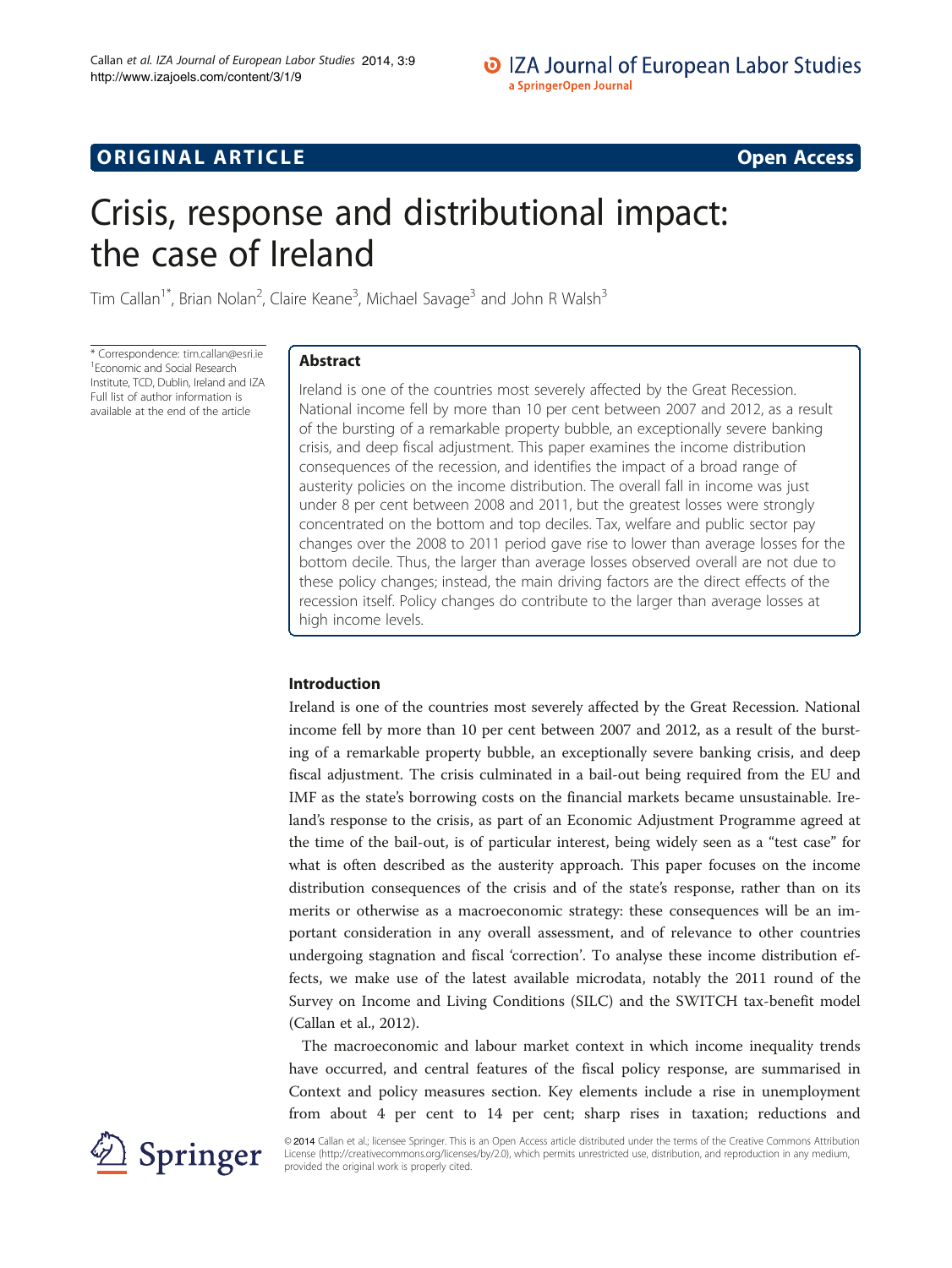<span id="page-1-0"></span>restrictions on welfare payments; and progressively structured reductions in public sector pay. [Income inequality, 2008 to 2011](#page-4-0) section sets out the basic results on income distribution over the period 2008 to 2011, during which most of the fall in average incomes occurred. Our exploration of changes in income inequality over this period has three main elements examined in the succeeding sections.

In [Methodological issues](#page-7-0) section, we consider some important issues concerning data and methods, which could have a bearing on the results. These include the treatment of lump-sum payments which became more common (especially in the public sector) due to early retirement and redundancy schemes. We also discuss the issue of representativeness of the survey data on income distribution, using the income distribution statistics as reported by the Revenue authorities as an external check.

[Decomposing income inequality levels and trends](#page-8-0) section uses decompositions of income inequality by income source and by population sub-group to identify some factors behind the observed changes, and to guide further investigation. [The role of taxes, transfers and](#page-12-0) [public sector pay policies](#page-12-0) section explores how much of the total change in income inequality is due to changes in tax and transfer policy, and how much is due to changes in market incomes–including the loss of income for those becoming unemployed. Finally, [Conclusions](#page-13-0) section sets out key conclusions and priorities for further analysis.

#### Context and policy measures

The focus of this paper is on the impact of the Great Recession on Ireland's income distribution–both directly and via the way policy has responded<sup>1</sup>. Annual micro-data on the Irish income distribution have been available since 1994–but during most of this period the economy was growing strongly. During the recessions of the 1970s and 1980s, microdata on the income distribution was not available on an annual basis making it difficult to track the impact of recession and associated policy responses on the evolution of income distribution. Nolan [\(1999\)](#page-16-0) examined the distribution of household income in Ireland in 1987, when Ireland was experiencing a recession, and 1994, when Ireland was emerging from recession. Between these years, he found that the bottom decile slightly increased its share of equivalised household disposable income at the expense of the middle and top deciles. The Gini coefficient, however, was largely unaffected, remaining at 0.32 in both years. O'Neill and Sweetman ([2001](#page-16-0)) came to a similar conclusion, irrespective of whether income or expenditure was used as a measure of resources.

A recent international study by Jenkins et al. ([2013\)](#page-16-0) conducted a large scale comparison of the effect of the early years of the Great Recession on 21 OECD countries. Although the recession was the deepest macroeconomic downturn since World War II, and there was substantial heterogeneity in the depth of the recession across countries, Jenkins et al. showed that for most of the countries studied, there was little change in household income distributions in the first two years of the downturn. In addition, the report presented some evidence from six detailed case study countries that elderly people were relatively well protected over the first two years of the Great Recession. Perri and Steinberg [\(2012\)](#page-16-0) explored the impact of the Great Recession on economic inequality in the United States. They found that the lowest quintile fared worst in terms of earnings and wealth, losing about 30 per cent of earnings and 40 per cent of wealth. However, they suggest the tax and transfer system offset most of these losses for the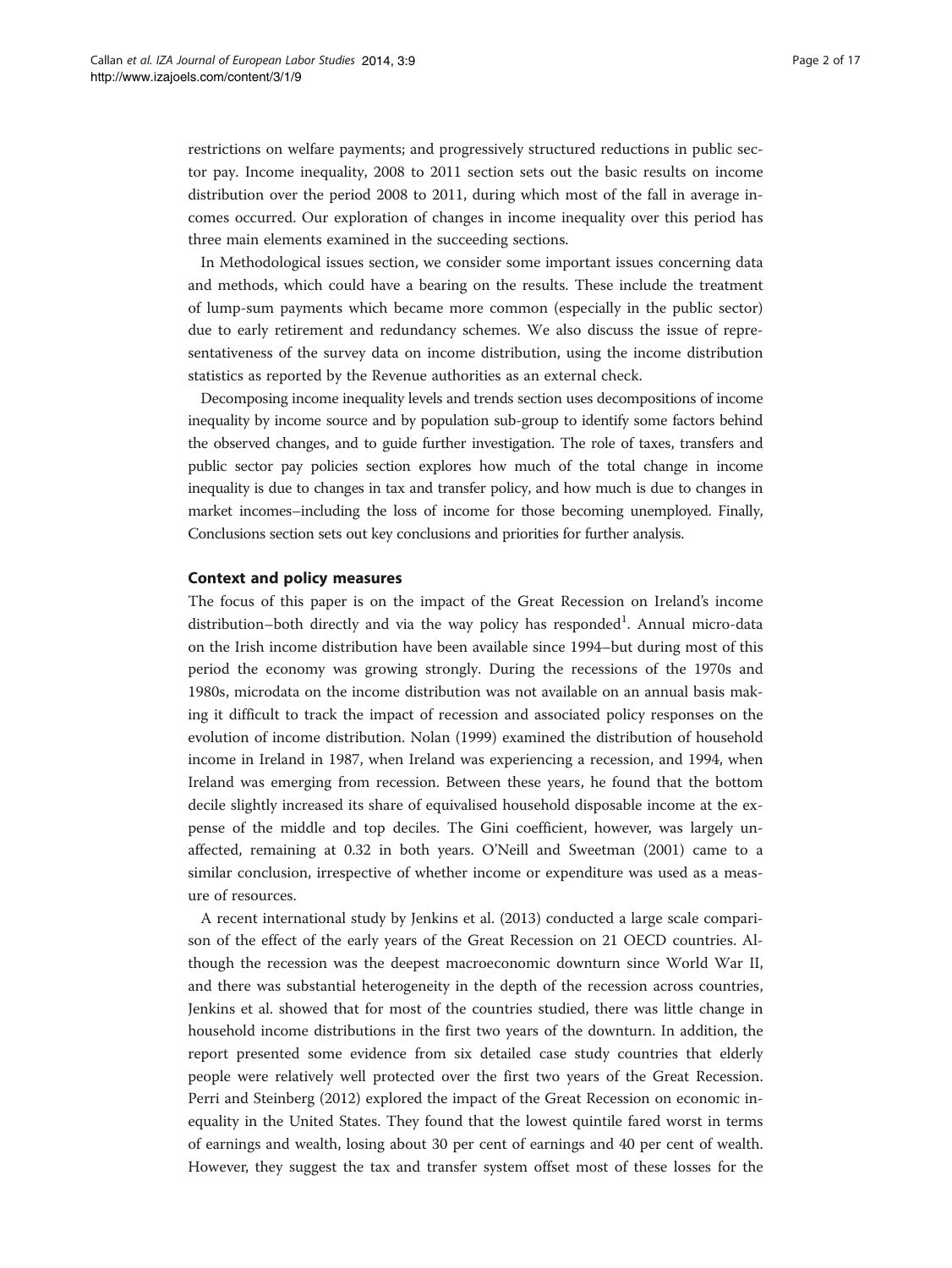bottom quintile, so that expenditure on nondurables for this lowest 20 per cent did not change significantly relative to other groups. Similarly, Larrimore et al. ([2013](#page-16-0)) found an "unprecedented importance" of the direct effects of temporary tax and transfer policies for supporting median and bottom-quintile income during the Great Recession in the US.

In order to understand the context in which the recessionary forces were operating in Ireland, it is necessary to keep in mind the broader backdrop. Over the years 1994 to 2007, economic growth in Ireland was among the highest in the OECD (see Figure 1 for the rise in GDP per capita). The period 1994 to 2000 saw an annual average growth rate in real GDP of over 7%. This growth was accompanied by sustained increases in the numbers in employment, rising from 1.2 million in 1994 to 2.1 million by 2007. Unemployment fell to just over 4% in 2000 and remained around this level until 2008 (Figure 1). Ireland had long been a country of net emigration, but this trend reversed as significant numbers of Irish emigrants returned and immigrants from other countries were attracted to Ireland.

Ireland's economy entered recession in 2008, and by 2010 GDP per capita had fallen by more than 13 per cent, while unemployment soared to almost 14 per cent. This scale of economic deterioration was driven by three main factors:

- The effects of worldwide recession on a small and very open economy, compounded by
- a dramatic collapse in property prices and in activity and employment in the construction sector, upon which the Irish economy had become heavily reliant, and
- a banking crisis whereby the Irish government was required to come to the aid of banks which were deeply exposed by the extent of their property-related lending.

Each of these factors contributed to a fiscal crisis, with tax revenues collapsing while increased unemployment led to greater demands on the welfare system. The banking crisis resulted in the government guaranteeing both investors and bondholders and led to unsustainable yields on Irish bonds as government debt grew. These unsustainable yields led to the Irish government seeking a financial 'bailout' from the EU, the ECB and the IMF in 2010.

The nature of the recession, and in particular the severity of the downturn for the construction industry, has contributed to a sharp differential in the evolution of the male and female unemployment rates. Figure [2](#page-3-0) shows that the unemployment rates for

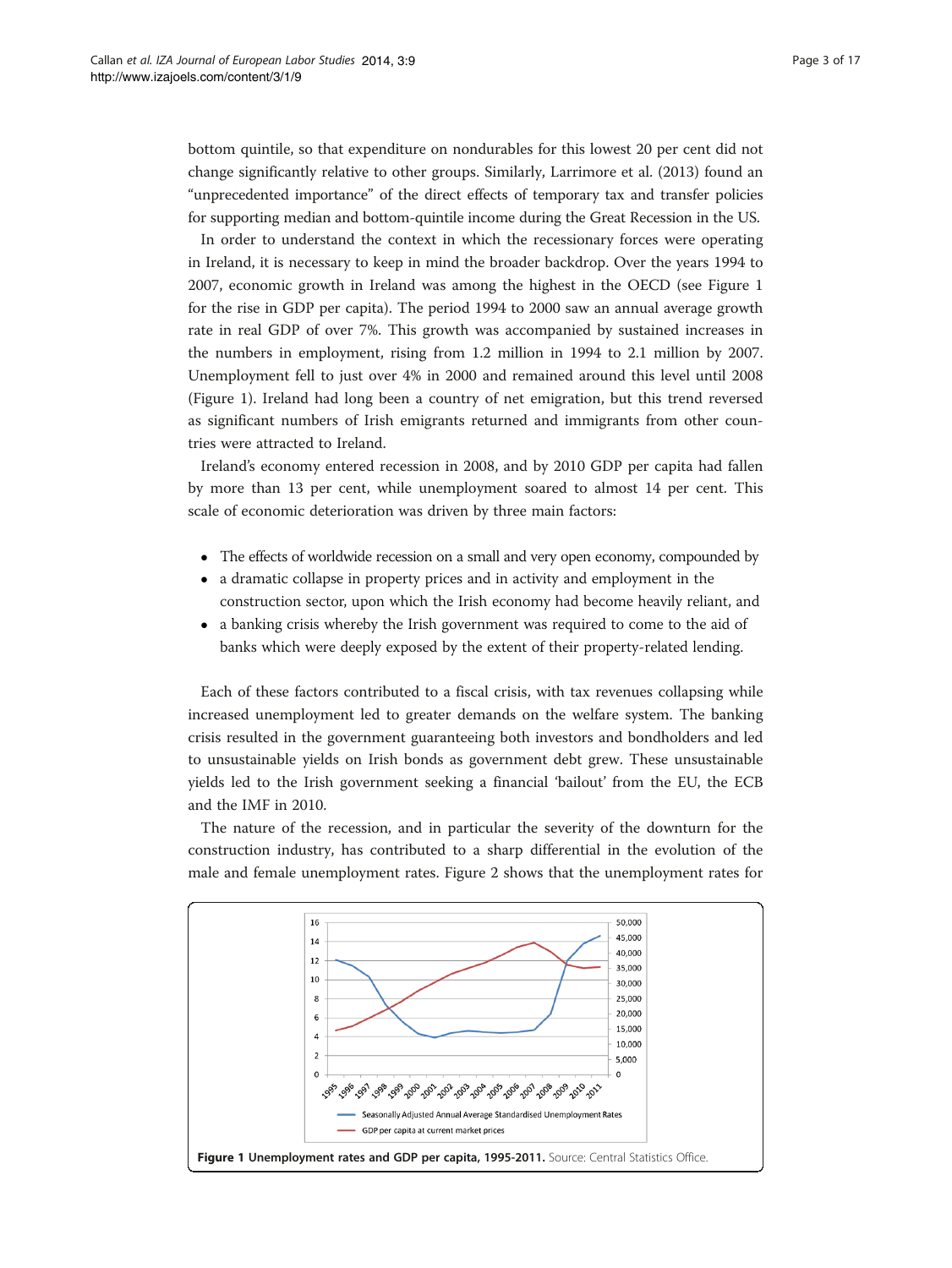<span id="page-3-0"></span>

men and women were similar, at about 4 to 5 per cent, for the years 2003 to 2007. By 2011, the male unemployment rate had risen by 13 percentage points, while the female unemployment rate had risen by about half that much.

What about developments in wages for those in employment? On average, there was a small rise in hourly earnings over the 2008 to 2012 period, but there is a great deal of diversity across sectors. There were falls of 4 to 5 per cent in public administration and defence, and in finance and insurance. At the other extreme, there were increases of 6 per cent for those in manufacturing, and 2 per cent for those in wholesale and retail. Wages in public sector organisations were reduced first by via a 'Pension Related Deduction' (PRD), introduced in 2009, whereby the first  $€15,000$  of annual earnings were exempt, but a 5% levy was paid on the next €5,000 of earnings, 10% paid on earnings between €20,000 and €60,000 and 10.5% on earnings above €60,000. Later, in 2010, an explicit pay cut for public sector workers was implemented, with a reduction of 5% on the first €30,000 of salary, 7.5% on the next €40,000 and 10% reduction on the next €55,000. New entrants were also to be hired on salaries 10% lower than the level payable to current staff. The evolution of average wages in the public sector has also been affected by compositional shifts. For example, a policy of incentivized early retirement, made available to those aged over 50, may have removed from the payroll more of those with above average wages, thereby depressing average wages. A further complication is that the system of incremental pay scales means that the composition of the workforce as between those (typically older) at the top of their scale and those who would benefit from annual increments can affect the extent of observed increases in pay.

As well as the cuts to public sector pay, the deterioration in the economy and in the government's fiscal position led to a variety of tax and benefit changes between 2008 and 2011. Looking first at the taxation side:

- income tax rates were held stable but other ways of increasing the direct tax 'take' were exploited:
	- An income levy, payable on gross income (excluding social welfare payments) was introduced in 2009 at an initial rate of 1% on annual income up to  $\epsilon$ 100,100 and 2% on income in excess of that. These income levy rates were subsequently doubled, as was the Health Levy. Both levies were then replaced in 2011 by a "Universal Social Charge" (USC)–a new form of income tax, with exemptions for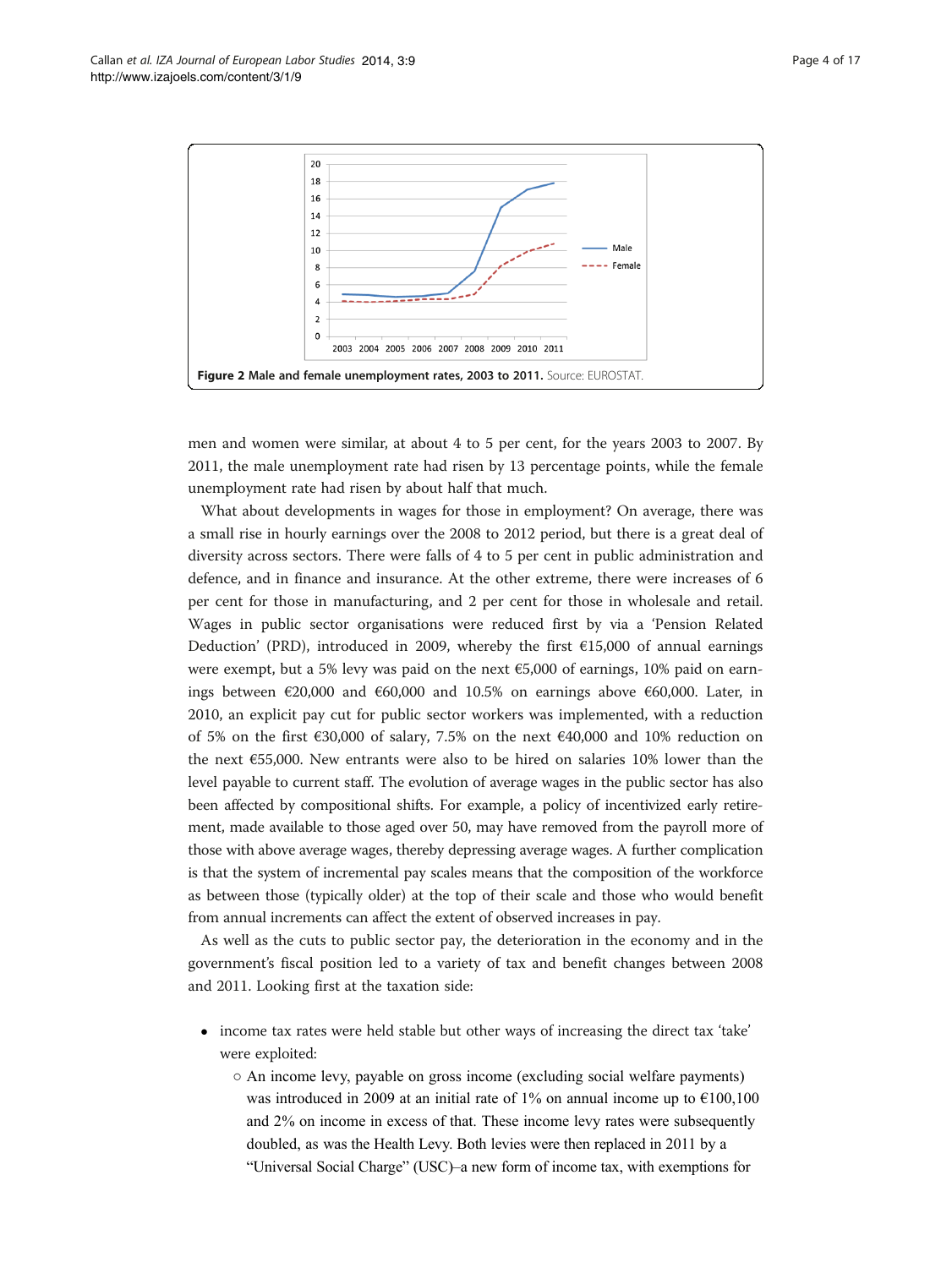<span id="page-4-0"></span>annual income below  $64,004$  and a progressive structure above this level with rates of 2%, 4% and 7%.

- The income ceiling above which no further social insurance contributions were payable was first raised substantially, and then abolished in 2011.
- In 2011 the standard rate band of income tax was reduced (from an annual €36,400 to €32,800) as were the main tax credits.
- $\circ$  A  $\epsilon$ 200 per annum charge on non-principal private residences was introduced in 2009 as was a flat-rate 'household charge' or property tax of  $\epsilon$ 100 in 2011, both payable by the owner of the property. This was the precursor to a full scale value-related property tax coming into force in mid-2013.
- Tax relief on pension contributions was also reduced, with the annual earnings limit for determining maximum tax-relievable contributions down from €275,239 in 2008 to €115,000 by 2011, while employee pension contributions also became liable for PRSI and the USC.
- Indirect taxes were increased, with a rise in the standard rate of VAT and a new carbon tax.

On the social welfare side, income support rates were actually increased in 2009. The Budget for that year was brought forward from December to October 2008, and the full scale of the problems was not yet evident. However, the Budgets of 2010 and 2011 then reduced the rates of support provided by most social welfare schemes applicable to those of working age, and made deeper cuts in the universal Child Benefit payment. Payments to young unemployed people were reduced very substantially. Rates of payment for old age pensions, however, have remained unchanged to date.

#### Income inequality, 2008 to 2011

We look first at overall trends in conventional measures of income inequality in Ireland over this turbulent crisis period. We focus, as is standard, on household income adjusted for the size and composition of its members–i.e. 'equivalised'–and on data from the main surveys capturing household incomes for large representative samples, carried out by the Central Statistics Office<sup>2</sup>. Table 1 shows Gini coefficients for disposable income (per adult equivalent) for the years 2005 to 2010 derived from the SILC surveys

|  |  |  |  |  | Table 1 Gini coefficient equivalised disposable income among persons Ireland 2005-2010 |  |
|--|--|--|--|--|----------------------------------------------------------------------------------------|--|
|--|--|--|--|--|----------------------------------------------------------------------------------------|--|

|      | <b>SILC</b> | Household budget survey |
|------|-------------|-------------------------|
| 2005 | 0.324       | 0.317                   |
| 2006 | 0.324       |                         |
| 2007 | 0.317       |                         |
| 2008 | 0.307       |                         |
| 2009 | 0.293       |                         |
| 2010 | 0.316       | 0.316                   |
| 2011 | 0.311       |                         |
|      |             |                         |

Sources: SILC: Survey on Income and Living Conditions, 2011 & revised 2010 results ISSN 2009-5937 and [www.cso.ie](http://www.cso.ie). HBS: 2004-2005 from CSO (2007) p. 19; 2009-2010 from CSO (2012) p. 29.

Notes: The equivalence scale used here, and elsewhere unless otherwise stated, is 1 for the first adult, 0.66 for other adults (aged 14 or over) and 0.33 for each child (aged under 14). This is the scale used in the official measure of poverty in Ireland, and is close to that implied by the structure of social welfare payments.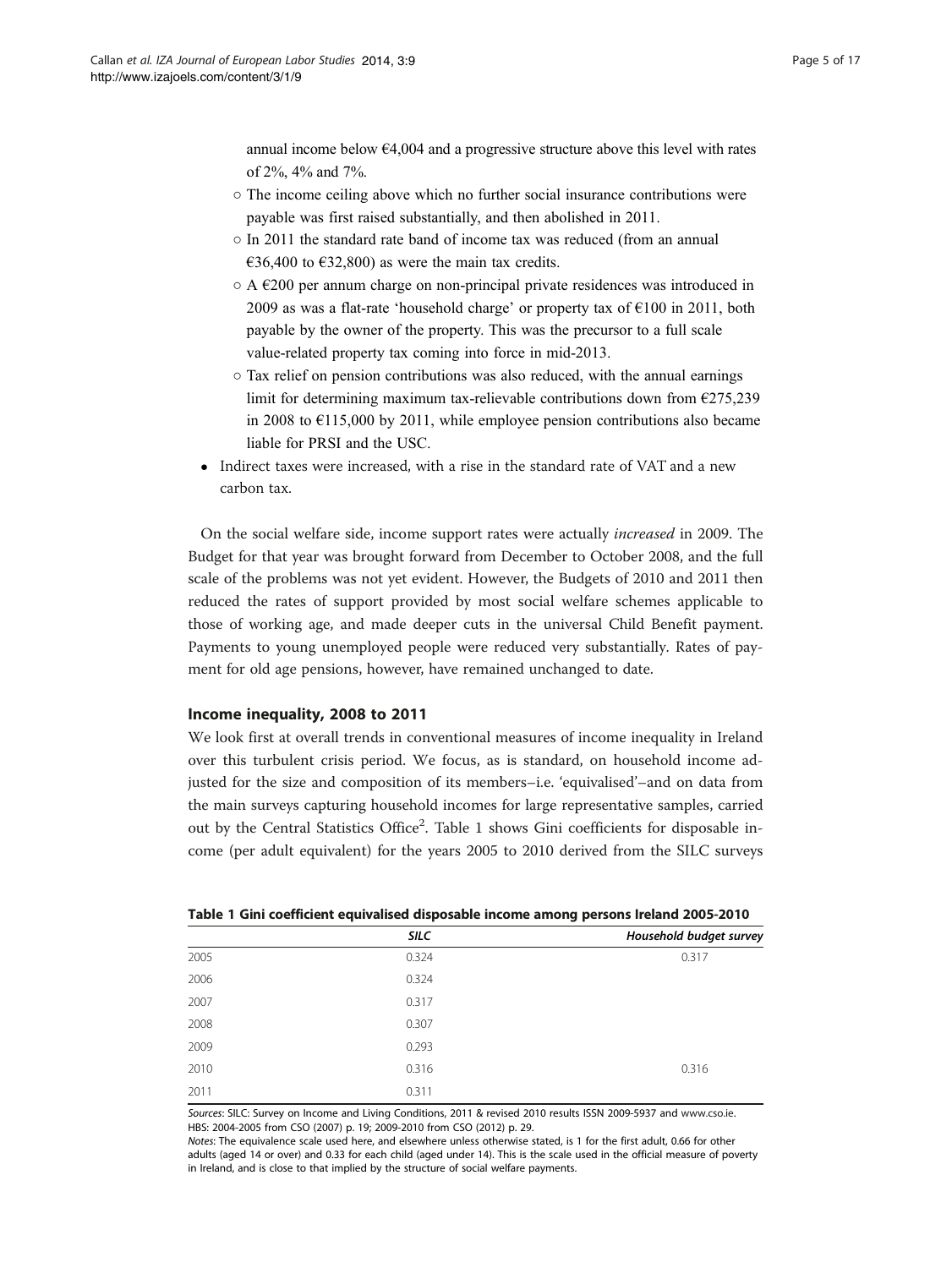carried out each year, together with the corresponding figures from the Household Budget Surveys (conducted only every 5 years) for 2004/5 and 2009/10.

Whether taking 2007 or 2008 as the end of the bubble/start of the recession, the Gini coefficient is very similar at that point and at the latest available date, 2011–a slight fall from the 2007 level, and a slight rise from the 2008 level. Indeed, over a longer period (1994 to 2009) which includes the strong growth of the Celtic Tiger era, Nolan et al. ([2012](#page-16-0)) show that the Gini coefficient remains in the range 0.31 to 0.32 for almost all years. Against this backdrop, the fall in the Gini to 0.29 in 2009, the first year in which the full effects of the recession were felt, is quite striking: this is the lowest level the Gini has reached in Ireland, by some measure, over the years since 1980. Gini coefficients calculated from the Household Budget Survey remained constant between 2005 and the next time the HBS was undertaken in 2009/10, and are close to those found by SILC.

Data on decile shares calculated from SILC and presented in Table 2 give some insights into how the observed changes in the Gini coefficient in that survey are arising. We see that the most striking changes are in the share of the top decile and bottom deciles. First we consider changes between 2008 and 2011. The shares of both top and bottom deciles fall by 0.5 per cent of income (implying, of course, a much sharper fall in average incomes of the bottom decile). Increases in shares are found for the  $7<sup>th</sup>$ ,  $8<sup>th</sup>$ , and especially the  $9<sup>th</sup>$  decile. Other deciles see little or no change in their share of overall income.

Against this broad stability over the full period, there were significant shifts on a year-by-year basis. The 2009 pattern confirms the reduction in income inequality suggested by the fall in the Gini: in fact, the 2009 distribution Lorenz-dominates the 2008 distribution<sup>3</sup>. By contrast, there is an increase in inequality (again meeting the Lorenz dominance criterion) between 2009 and 2010. The Lorenz curves for 2008 and 2011 cross, however, meaning that these distributions cannot be unambiguously ranked in terms of inequality using the Lorenz criterion.

Table [3](#page-6-0) shows changes in average real incomes by decile<sup>4</sup>. The overall fall in income was just under 8 per cent between 2008 and 2011, but the greatest losses were strongly concentrated on the bottom and top deciles. On average, the real income of the lowest

|                |      |      |      |      | Change 2011 over 2008 |
|----------------|------|------|------|------|-----------------------|
| <b>Decile</b>  | 2008 | 2009 | 2010 | 2011 |                       |
|                | %    | %    | %    | %    | % point               |
| Bottom         | 3.5  | 3.6  | 3.1  | 3.0  | $-0.5$                |
| 2              | 5.0  | 5.3  | 5.0  | 5.0  | 0.0                   |
| 3              | 5.9  | 6.1  | 5.9  | 6.0  | 0.1                   |
| $\overline{4}$ | 6.8  | 7.0  | 6.8  | 6.9  | 0.1                   |
| 5              | 8.0  | 8.1  | 7.8  | 7.9  | $-0.1$                |
| 6              | 9.2  | 9.2  | 9.1  | 9.2  | 0.0                   |
| 7              | 10.2 | 10.6 | 10.3 | 10.5 | 0.3                   |
| 8              | 12.2 | 12.3 | 12.4 | 12.4 | 0.2                   |
| 9              | 14.7 | 14.8 | 14.8 | 15.2 | 0.5                   |
| Top            | 24.5 | 23.3 | 24.7 | 24.0 | $-0.5$                |

Table 2 Decile shares of equivalised disposable income among persons, 2008-2011

Source: Authors' analysis of SILC data 2008-2011.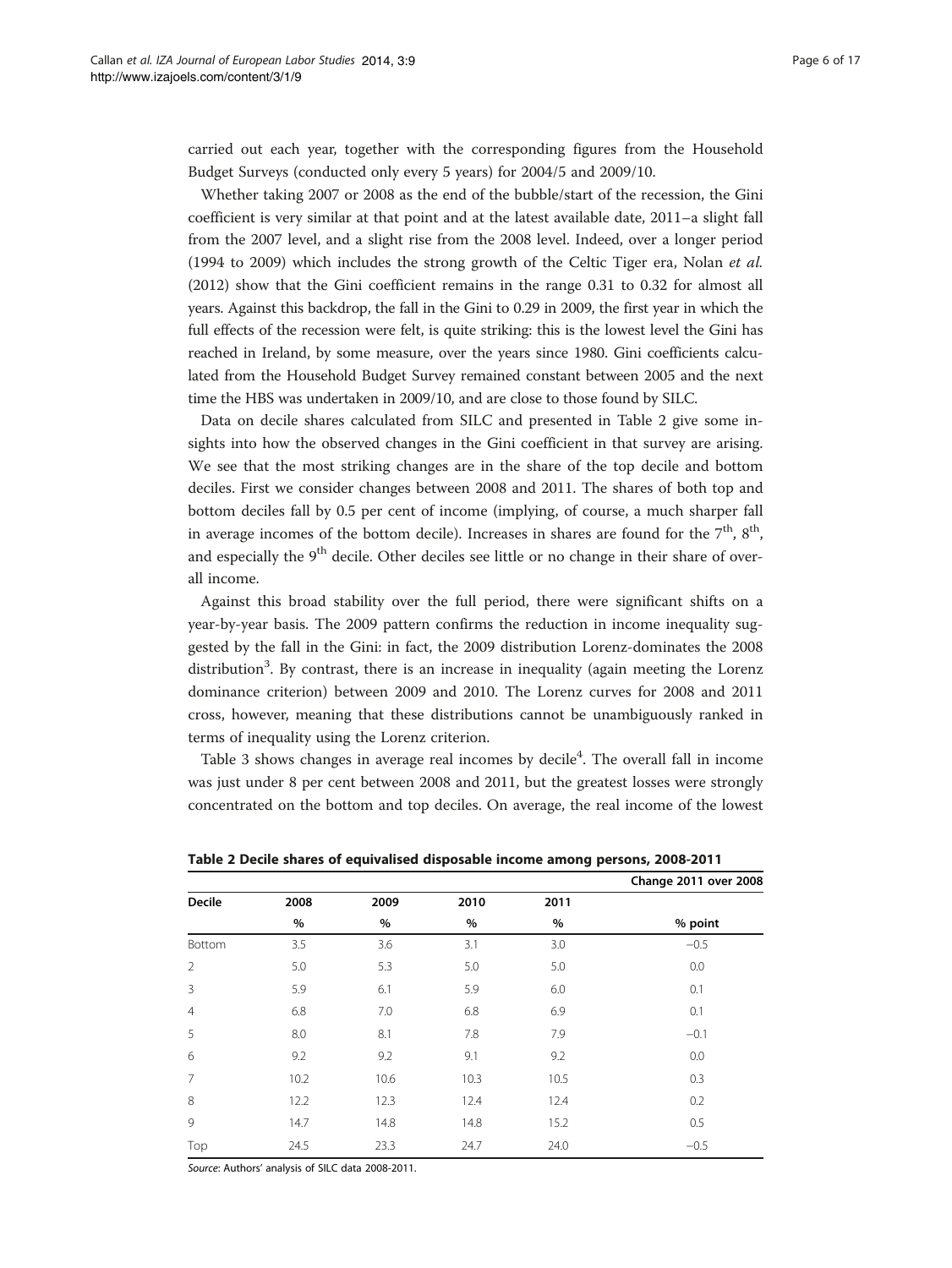| Decile | 2008   | 2011   | % Change from 2008-2011 |
|--------|--------|--------|-------------------------|
| Bottom | 8,106  | 6,613  | $-18.4$                 |
| 2      | 11,978 | 11,099 | $-7.3$                  |
| 3      | 14,032 | 13,275 | $-5.4$                  |
| 4      | 15,931 | 15,217 | $-4.5$                  |
| 5      | 18,600 | 17,444 | $-6.2$                  |
| 6      | 21,429 | 20,260 | $-5.5$                  |
| 7      | 24,502 | 23,238 | $-5.2$                  |
| 8      | 28,686 | 27,421 | $-4.4$                  |
| 9      | 34,906 | 33,480 | $-4.1$                  |
| Top    | 59,805 | 52,992 | $-11.4$                 |
|        |        |        |                         |

Total 23,258 21,449 −7.8

<span id="page-6-0"></span>Table 3 Average real incomes by decile of disposable income per adult equivalent, 2008 and 2011

Source: Authors' analysis of SILC data 2008 and 2011.

income decile in 2011 was 18 per cent lower than in 2008, while the average income of the top decile was 11 per cent lower. Changes in deciles 2 to 9 were less severe, ranging between 4 and 7 per cent–below the average percentage loss. These results reflect the impact of all factors, including the recession itself, on incomes. [The role of taxes, trans](#page-12-0)[fers and public sector pay policies](#page-12-0) section will show that tax, welfare and public sector pay changes over the 2008 to 2012 period gave rise to lower than average losses for the bottom decile. Thus, the larger than average losses observed here are not due to these policy changes; instead, the main driving factors are the direct effects of the recession itself. Policy changes do contribute to the larger than average losses at high income levels $^5$ .

In interpreting these results it is important to recall that comparisons of corresponding deciles in different years are not comparing the incomes of the same people, but are instead comparing what might be termed "income positions" e.g., the incomes of the poorest 10% in each year. Changes in composition (e.g., more of the bottom decile being unemployed, or self-employed with very low incomes in the recession) can also affect the observed patterns, and further research is needed to identify the contribution of such compositional factors<sup>6</sup>.

The picture of changes in the income distribution can be complemented by a brief summary of changes in measures of poverty (Figure 3 and Table [4\)](#page-7-0). The percentage of

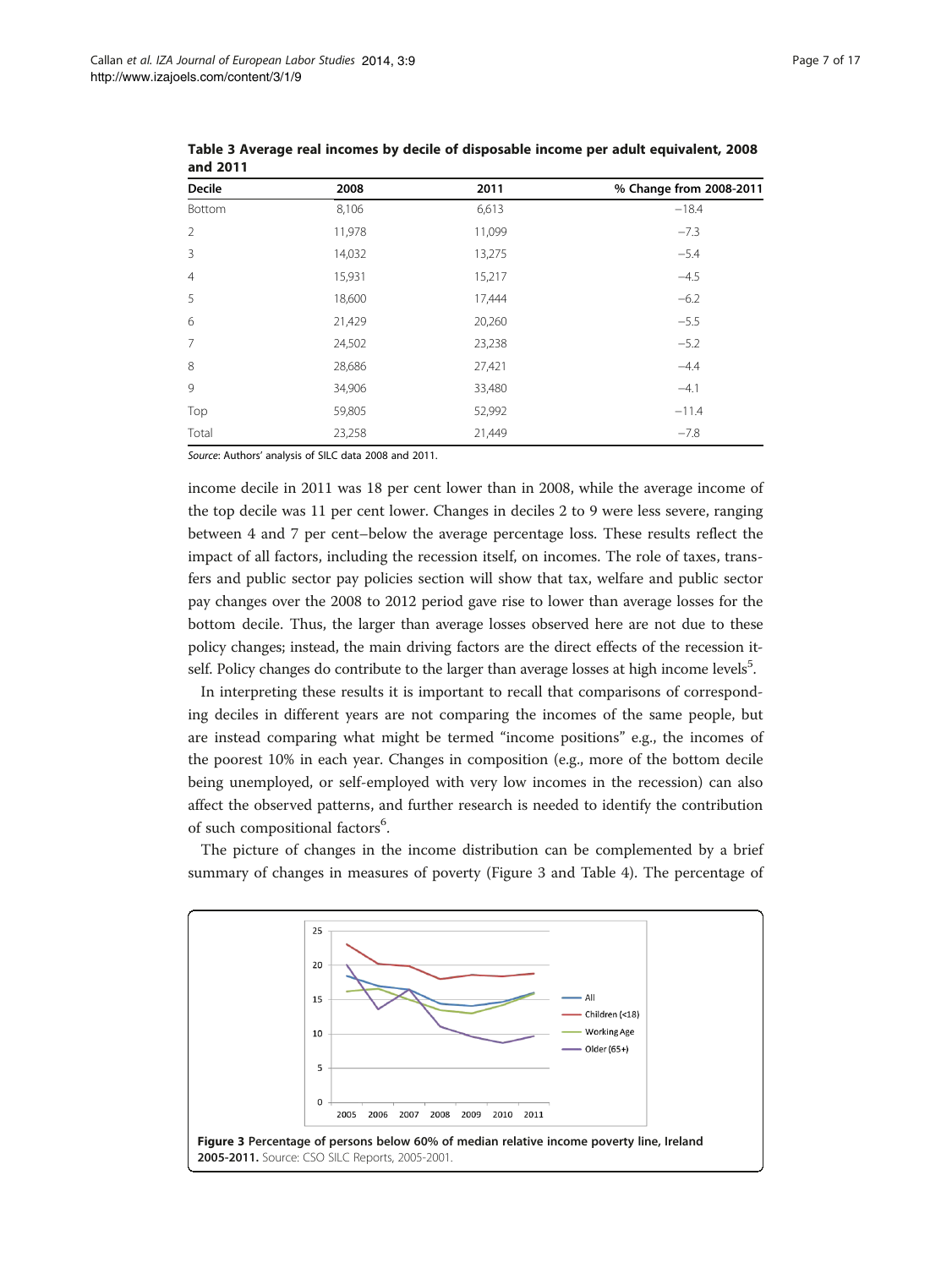<span id="page-7-0"></span>individuals falling below 60% of median equivalised income (the Laeken indicator for "at risk of poverty") fell from 2005 to 2009, rising thereafter but with a net fall overall. The elderly (aged 65 plus) were the main exception to this pattern, with a substantial net fall in the risk of poverty over the full period 2005 to 2011.

Table [5](#page-9-0) shows how average real incomes declined sharply over the recession. The EU's "anchored" poverty measures examine poverty lines which are set in the usual way (60% of median income) for a base year, and then simply kept constant in real terms. This is of particular interest in the present context, where real incomes in 2004 and 2011 are very close to each other (within about 1%). Analysis on this basis, with a poverty line anchored in 2004–and then almost coinciding with the standard 2011 poverty line–shows risk of poverty on this anchored basis initially falling more sharply than the poverty risk based on relative income thresholds recalculated each year, and then rising sharply, with a net fall overall.

#### Methodological issues

We highlight here two methodological issues which could potentially have a significant impact on the results. The first relates to the treatment of retirement and redundancy lump sum payments; the second concerns the representativeness of the samples.

#### Treatment of lump-sum receipts

Abramovici ([2006](#page-15-0)) notes that EU-SILC variable definitions sometimes include lumpsum benefits explicitly, and sometimes not. He also states that since the beginning of SILC the treatment of lump sum has been extensively discussed, with several proposals being made "to adapt lump sum to the concept of standard of living". The Irish experience in the years 2009 and 2010 brings these issues into sharp relief. Reduction in the size of the public sector workforce was a major goal in the programme agreed with the Troika. One of the key aspects of policy towards this goal was a major programme of early retirement, under specially incentivised terms. This had the effect of bringing forward many public sector retirements, effectively telescoping them into a shorter period of time, and increasing the numbers receiving lump sum retirement payments. Sharp increases in unemployment also boosted the numbers receiving redundancy payments. Overall lump sum payments amounted to 0.8 per cent of total disposable income in

|  |  |  |  |  |  |  |  |  | Table 4 Measures of income and risk of poverty, Ireland 2004-2011 |
|--|--|--|--|--|--|--|--|--|-------------------------------------------------------------------|
|--|--|--|--|--|--|--|--|--|-------------------------------------------------------------------|

|                                                                                                                | 2004   | 2005   | 2006   | 2007   | 2008   | 2009   | 2010   | 2011   |
|----------------------------------------------------------------------------------------------------------------|--------|--------|--------|--------|--------|--------|--------|--------|
| Income                                                                                                         | €      | €      | €      | €      | €      | €      | €      | €      |
| Mean real equivalised disposable income<br>(per individual, base 2004, CPI deflator)                           | 18.773 | 19.286 | 19.929 | 21,130 | 20,962 | 20.998 | 20.125 | 19.003 |
|                                                                                                                | $\%$   | $\%$   | $\%$   | $\%$   | $\%$   | $\%$   | $\%$   | $\%$   |
| At risk of poverty rate (60% median income<br>in each year)                                                    | 19.4   | 18.5   | 17.1   | 16.5   | 14.4   | 14.1   | 14.7   | 16.0   |
| At risk of poverty rate anchored at 2004<br>(60% of 2004 median income, in real terms)                         | 19.4   | 18.0   | 15.7   | 11.5   | 10.4   | 11.0   | 13.2   | 16.1   |
| Consistent poverty rate                                                                                        | 6.6    | 7.0    | 6.6    | 5.1    | 4.2    | 5.5    | 6.3    | 6.9    |
| Deprivation rate (enforced deprivation of 2<br>or more items from a set of 11 basic<br>deprivation indicators) | 14.1   | 14.8   | 14.0   | 11.8   | 13.8   | 17.1   | 22.6   | 24.5   |

Source: CSO Statistical Release Feb 2013-SILC 2011 and revised 2010.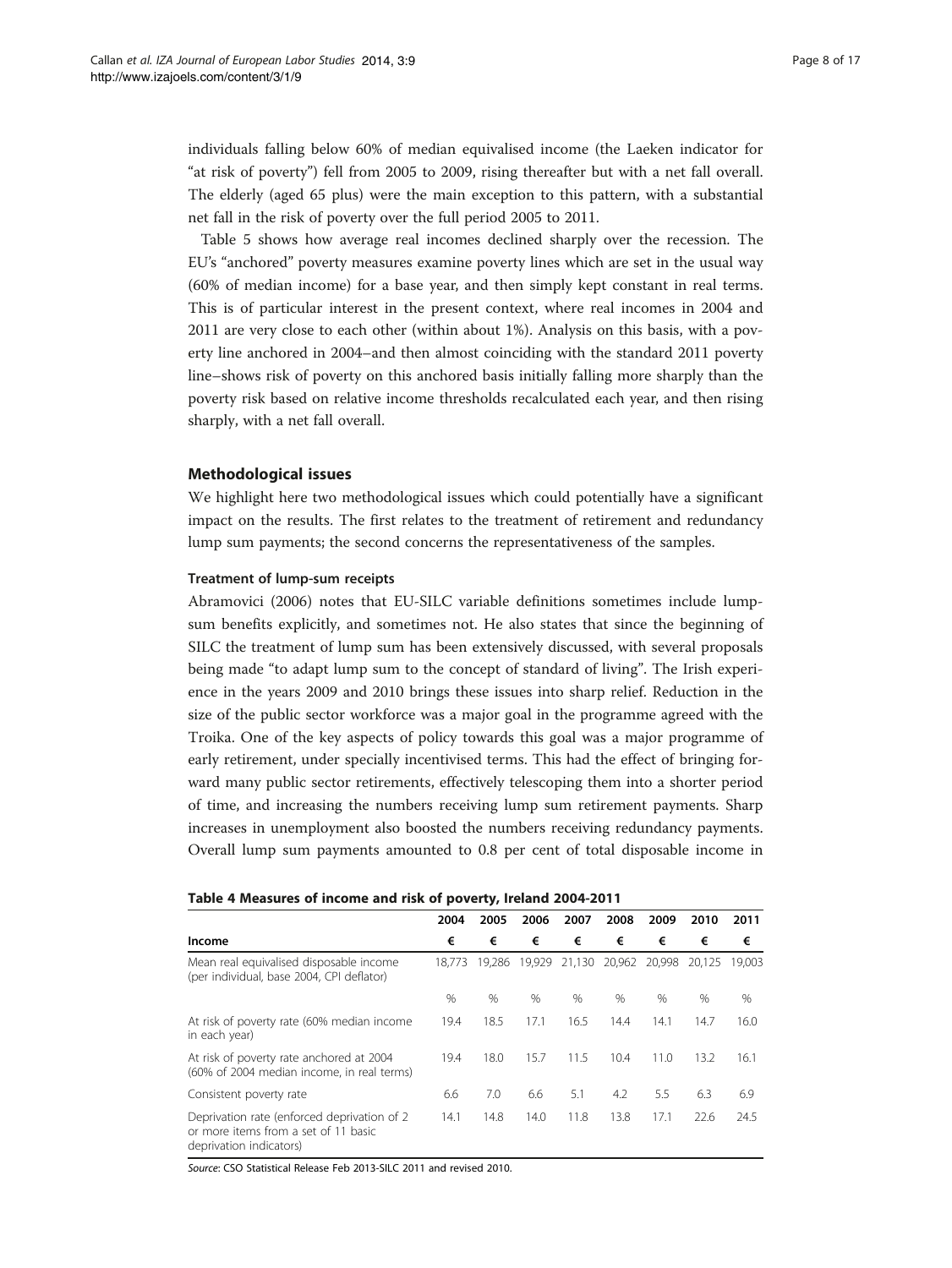<span id="page-8-0"></span>2008. This rose to 1.3 per cent of income in 2009 and peaked at 2.2 per cent of income in 2010, before returning to 1.4 per cent in 2011.

Our understanding is that, where possible, SILC results across Europe include lump sum payments such as retirement and redundancy as part of income. This is certainly the case for Irish results published by the Central Statistics Office. The appropriate treatment for income distribution purposes is a matter of debate. For example, the Canberra Group ([2011\)](#page-16-0) treats lump sum retirement payments as capital transfers, which are excluded from the definition of income. Redundancy lump sums, however, appear to be included as part of income in the Canberra Group's preferred treatment.

In the absence of a clear consensus position, and given the sharply increased importance of lump sum payments in the Irish situation, we proceed as follows. The results reported in this paper analyse the data including lump-sum receipts, in line with the SILC approach and CSO practice. However, at a number of points we have also analysed an income construct which excludes both retirement lump sums and redundancy lump sums. We find that inclusion of these lump sums plays a role in the increase in the Gini between 2009 and 2010, raising it by about 0.005, but has little impact over the full period.

#### Sample representativeness

A second methodological issue is whether changes in the degree to which the SILC surveys represent the national situation could have had an impact on the observed increase in income inequality. The construction of weights for SILC in Ireland, as in most EU countries, tends to use demographic information. While this ensures representativeness on such dimensions as age and sex, it does not guarantee that the income distribution will be well represented. Callan et al. ([2012](#page-16-0)) show that in 2010, SILC tends to underrepresent the number of families with high incomes, as compared with the revenue authorities' Income Distribution Statistics. The key issue here is whether such underrepresentation has increased or decreased–if the representation of higher income households improved between 2008 and 2010, this could contribute to a measured increase in inequality, purely because of changes in the success of the sample in capturing the extent of high incomes. We have examined this issue more closely using the SWITCH tax benefit model, which constructs a distribution of gross income from SILC 2008 and 2010 on a tax-unit basis, and Revenue's Income Distribution Statistics. We find no evidence to suggest that SILC, with the weights constructed using demographic information, has become more representative of high income tax units.

#### Decomposing income inequality levels and trends

Analyses of changes in income inequality typically make use of a number of decomposition methods. In this section, we consider four broad approaches:

- First we examine how the pattern of changes in decile shares set out in the previous section is broken down in terms of changes in major income components.
- We then turn to results from Shorrocks ([1982\)](#page-16-0) decomposition of inequality by income source. This is one of the standard approaches in the literature.
- The results from the Shorrocks income-source decomposition on the relative impact of taxes and benefits on income inequality contrast strongly with those obtained using another standard approach in the literature, based on the transition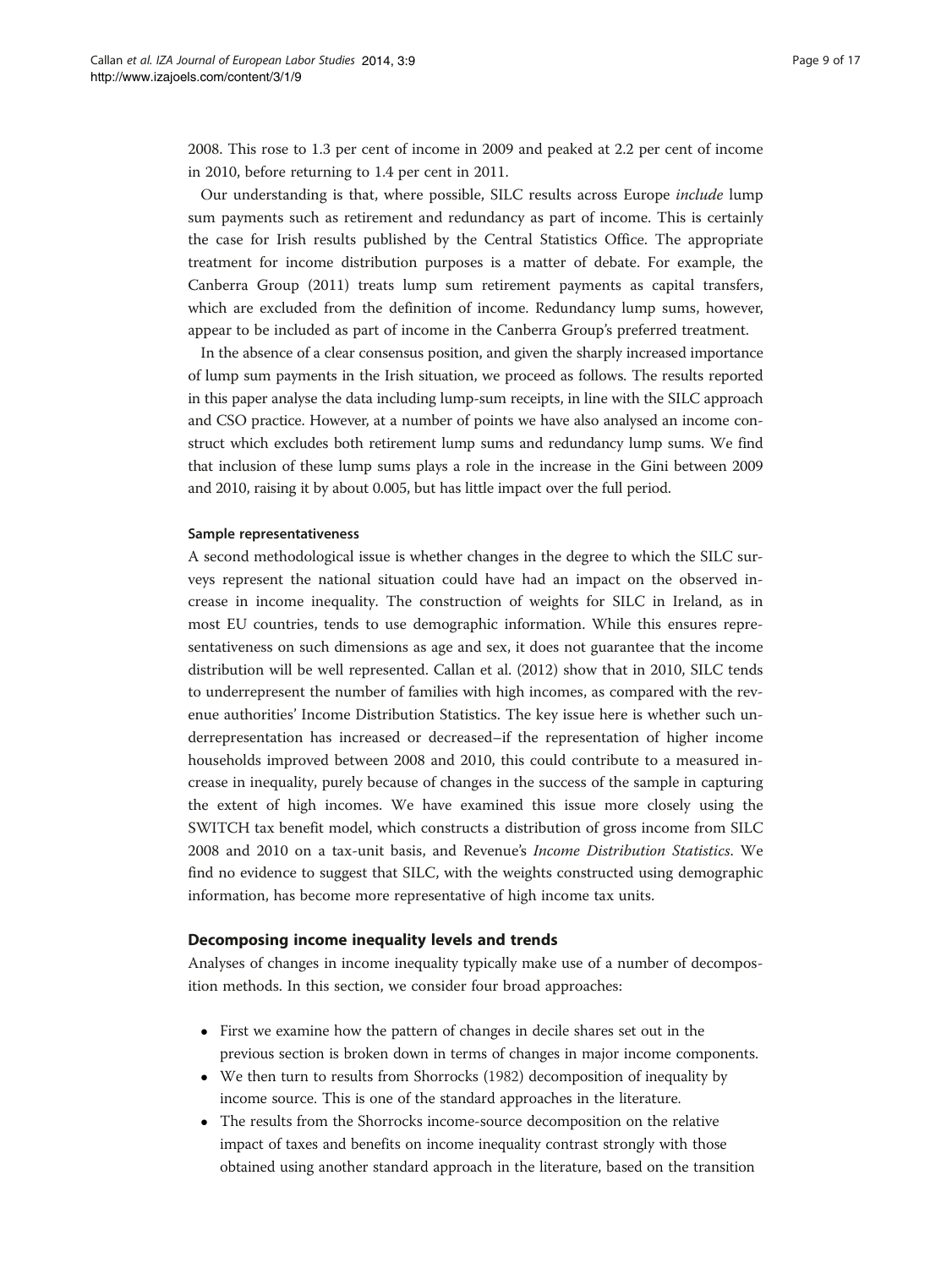<span id="page-9-0"></span>from market income to gross income (via the addition of benefits) and thence to disposable income (via the subtraction of direct taxes on income). Results based on these alternative measures of redistributive impact (on which the Reynolds-Smolensky index is based) are also reported, and the sources of the contrast are discussed.

 A decomposition by population sub-group, differentiating between households on the basis of the number of earners they contain, is also reported here: this is based on the approach of Shorrocks [\(1984](#page-16-0)).

A different question–the extent to which changes in income inequality are due to changes in market income or in tax/transfer policy–is addressed in the following section, using an alternative approach.

Before considering formal decomposition results, it is useful to examine how the pattern of changes in decile shares seen above is broken down in terms of the major income components. Table 5 shows the changes in shares of total equivalised disposable income by decile, and the contributions of each of the main income sources to these changes. For most deciles, falls in income shares due to employee income and selfemployment income are partly offset by increases in transfers. Higher taxes are paid by those in the upper half of the income distribution, especially those in the  $9<sup>th</sup>$  and  $10<sup>th</sup>$ deciles. The top decile is exceptional in that employee income contributes strongly to a sharp rise in the share of the decile in total income, offset by a reduction arising from lower self-employment income.

The pattern of the contribution of transfers warrants closer investigation. The last row of Table 5 shows that transfers made up almost 8 percentage points more of total income in 2011 than in 2008. More than half of this increase went to the four middle income deciles (4 to 7). The changes for the three lowest income deciles were more limited, with the transfer share rising by 1 percentage point. This may reflect the fact that the major change in transfers between 2008 and 2011 was the rise in number of people receiving unemployment compensation. Such transfers are often be received by individuals with some employment income for part of the year. Given that the analysis

|                 |                                                           | of which:                 |                      |                 |                  |              |
|-----------------|-----------------------------------------------------------|---------------------------|----------------------|-----------------|------------------|--------------|
| <b>Decile</b>   | Change in share of total<br>equivalised disposable income | <b>Employee</b><br>income | Self-emp't<br>income | Other<br>direct | <b>Transfers</b> | <b>Taxes</b> |
| Bottom          | $-0.5$                                                    | $-0.3$                    | $-0.2$               | $-0.1$          | 0.1              | 0.0          |
| 2 <sup>nd</sup> | 0.0                                                       | $-0.3$                    | 0.0                  | $-0.1$          | 0.3              | 0.0          |
| 3 <sup>rd</sup> | 0.1                                                       | $-0.2$                    | $-0.2$               | $-0.1$          | 0.6              | 0.1          |
| 4 <sup>th</sup> | 0.1                                                       | $-1.3$                    | $-0.3$               | $-0.1$          | 1.5              | 0.2          |
| 5 <sup>th</sup> | $-0.1$                                                    | $-0.3$                    | $-0.5$               | 0.0             | 0.8              | $-0.1$       |
| 6 <sup>th</sup> | 0.0                                                       | $-0.6$                    | $-0.4$               | $-0.1$          | 1.3              | 0.0          |
| 7 <sup>th</sup> | 0.3                                                       | 0.2                       | $-0.3$               | 0.0             | 0.7              | $-0.4$       |
| 8 <sup>th</sup> | 0.2                                                       | 0.7                       | $-0.7$               | 0.0             | 0.9              | $-0.6$       |
| gth             | 0.5                                                       | 0.4                       | 0.8                  | 0.0             | 0.5              | $-1.3$       |
| $10^{th}$       | $-0.5$                                                    | 4.8                       | $-2.9$               | $-0.7$          | 1.3              | $-3.0$       |
| All             | 0.0                                                       | 3.0                       | $-4.7$               | $-0.9$          | 7.9              | $-5.2$       |

Table 5 Composition of changes in decile shares of income, 2008-2011

Source: Authors' analysis of SILC data 2008 to 2011.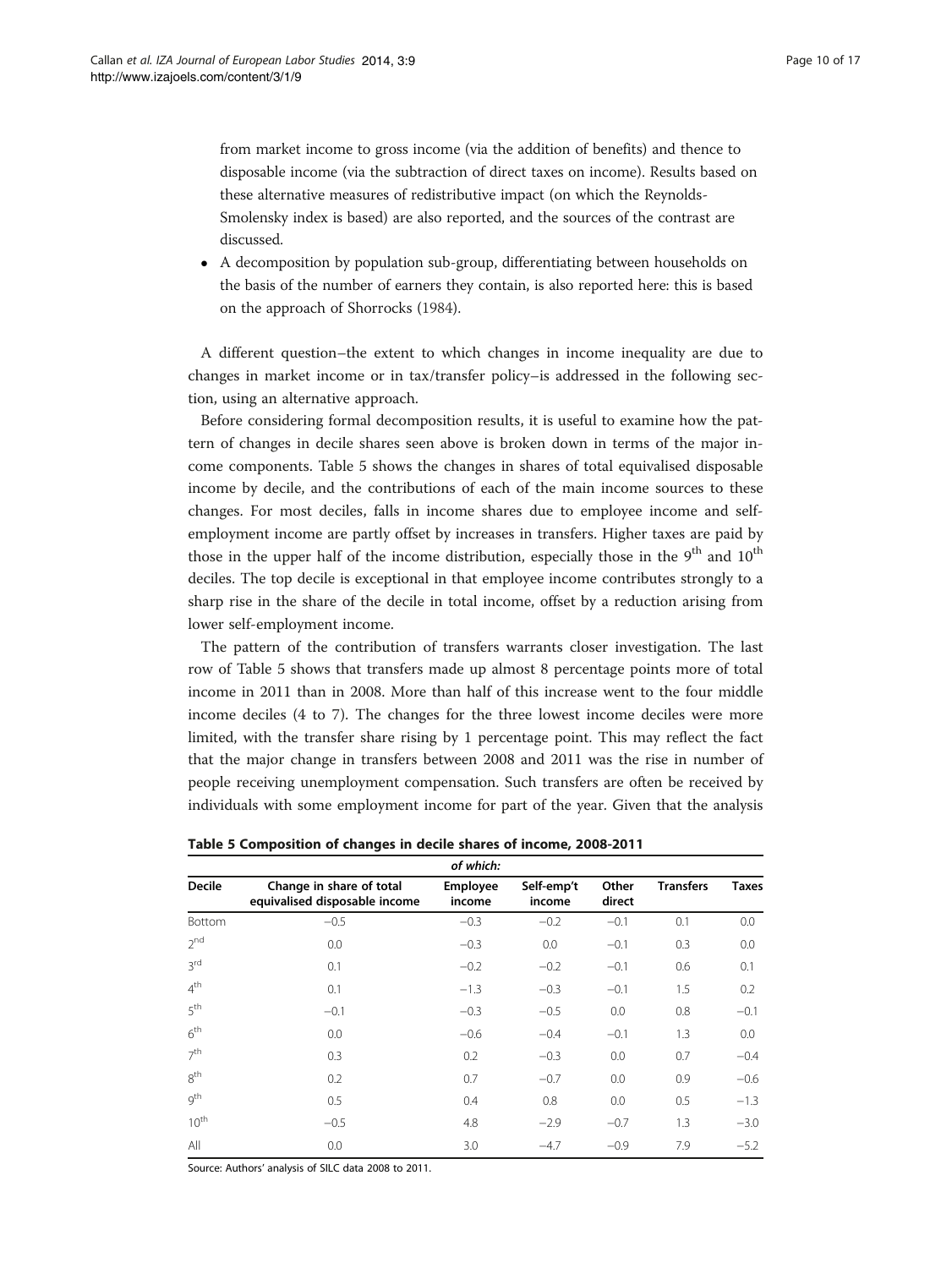is based on SILC's annual income construct, households containing these individuals are less likely to be in the lowest income deciles, compared with those depending on social security payments for the entire year. Furthermore, there may be greater numbers of self-employed in the bottom decile in 2011, and they would have limited entitlements to benefits: this is a matter for further investigation. The combination of these factors may explain why the increased contribution of transfers is larger in the middle deciles than the lowest deciles. The contribution of transfer payments to the rise in the income share of the top decile is unusual, and arises in part from the inclusion of retirement and redundancy lump sum payments, as these can boost income to levels which bring the recipients into the top decile.

We now turn to results based on the Shorrocks ([1982](#page-16-0)) decomposition of inequality by income source<sup>7</sup>. Table 6 shows that in 2008, the share of income inequality accounted for by employee income was 63 per cent, while the share of self-employed income was 48 per cent. Tax and social insurance contributions had an equalising impact which increased over time. In 2011, the disequalising impact of employee income was much greater–but there was a fall in the disequalising impact of self-employed income.

The disequalising impact of benefits in 2010 arises from the lump-sum payments (pensions and redundancy) referred to earlier. When these are excluded, benefits had a small equalising impact–but far less so than taxes. This result contrasts strongly with the findings of what Fuest et al. [\(2010\)](#page-16-0) term the "standard approach": an examination of how inequality indices change in moving from market income to gross income (via the addition of benefits) and then to disposable income (with the deduction of taxes and social insurance contributions).

Table [7](#page-11-0) shows how decile shares and summary inequality indices change through these "stages of redistribution". These results suggest that both benefits and taxes play a strong role in the reduction of inequality. Market incomes collapsed for the bottom 3 deciles, their share of market income falling from just under 3 per cent to 0.5 per cent. This was moderated by transfers, where the fall in share was about 1 percentage point. When taxes are also taken into account the share fell by 0.5 percentage points. The share of top income deciles in market incomes rose, but again this was moderated both by benefits and taxes.

The Reynolds-Smolensky indices of redistribution by taxes and benefits (Table [8](#page-11-0)) help to summarise these findings. They suggest that the impact of the transfer system is about 3 times larger than that of the tax system.

Paul ([2004](#page-16-0)) points to the major reason why the Shorrocks ([1982](#page-16-0)) factor source decomposition attributes a lower role for benefits in reducing inequality. One of the axioms underlying the decomposition is that "a given income source makes no contribution to aggregate inequality if every household receives equal income from that

|      | Employee<br>income | social contributions | Tax on income and Self-employed income | Private<br>pensions | <b>Benefits</b> | Other<br>income | Total |
|------|--------------------|----------------------|----------------------------------------|---------------------|-----------------|-----------------|-------|
| 2008 | 63.3               | $-30.7$              | 48.2                                   | 0.5                 | 1.0             |                 | 100.0 |
| 2009 | 94.2               | $-41.0$              | 28.1                                   | 1.5                 | 8.6             | 8.6             | 100.0 |
| 2010 | 90.5               | $-51.3$              | 36.0                                   | 3.0                 | 14.6            | 7.2             | 100.0 |
| 2011 | 114.6              | $-53.3$              | 19.6                                   | 0.6                 | 7.4             | 11 O            | 100.0 |

Table 6 Decomposition of income inequality by income source

Source: Authors' analysis of SILC data 2008 to 2011.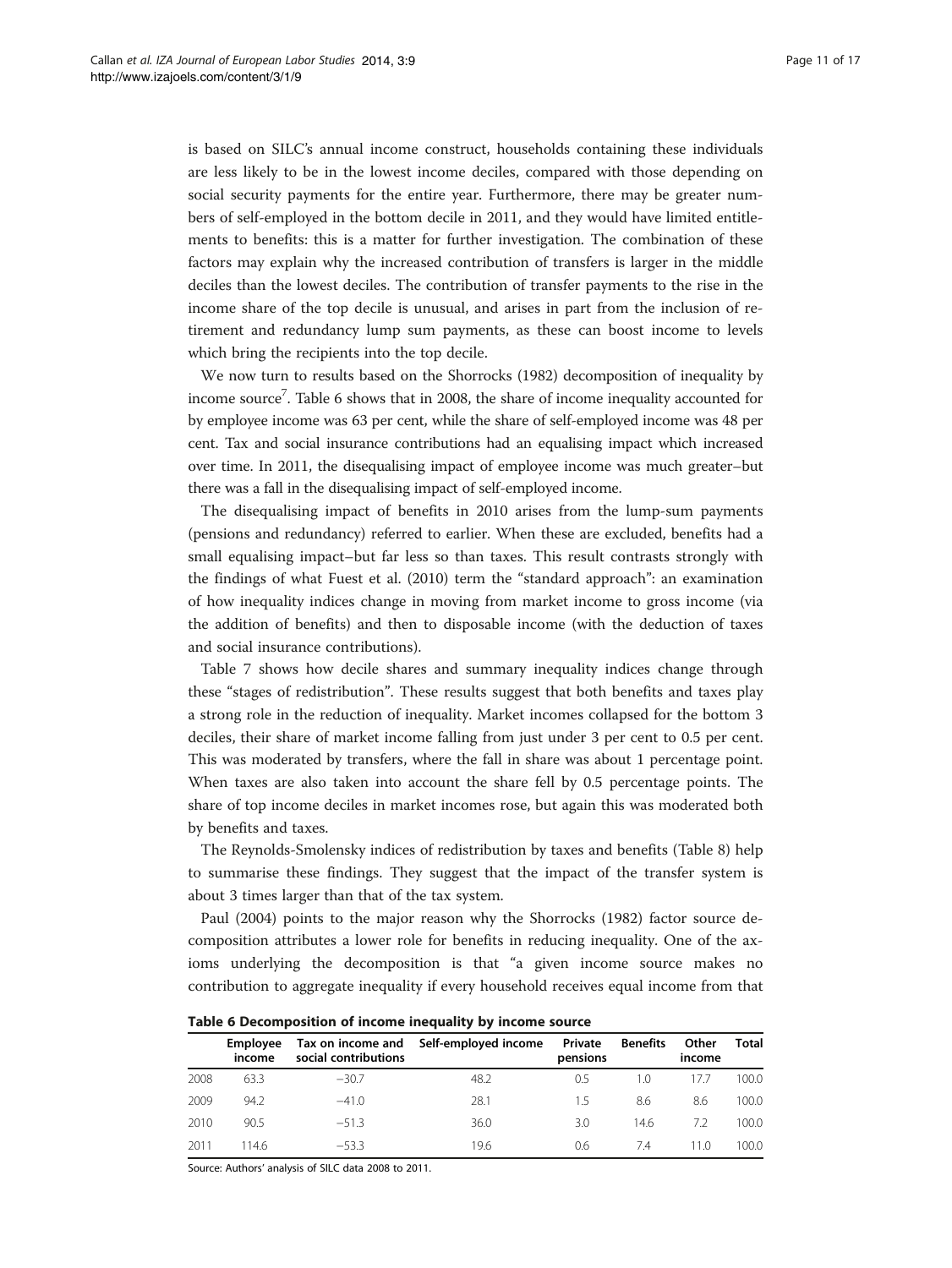|                |       | <b>Market</b> |       | Gross | <b>Disposable</b> |       |
|----------------|-------|---------------|-------|-------|-------------------|-------|
| <b>Decile</b>  | 2008  | 2011          | 2008  | 2011  | 2008              | 2011  |
| Bottom         | 0.0   | 0.0           | 3.0   | 2.5   | 3.5               | 3.0   |
| $\overline{2}$ | 0.4   | 0.0           | 4.4   | 4.1   | 5.0               | 5.0   |
| 3              | 2.5   | 0.5           | 5.2   | 5.0   | 5.9               | 6.0   |
| 4              | 4.5   | 2.8           | 6.2   | 5.8   | 6.8               | 6.9   |
| 5              | 6.8   | 5.2           | 7.2   | 6.9   | 8.0               | 7.9   |
| 6              | 9.0   | 7.9           | 8.7   | 8.3   | 9.2               | 9.2   |
| $\overline{7}$ | 11.2  | 11.3          | 10.0  | 10.1  | 10.2              | 10.5  |
| 8              | 13.9  | 15.0          | 12.5  | 12.5  | 12.2              | 12.4  |
| 9              | 18.3  | 20.5          | 15.3  | 16.1  | 14.7              | 15.2  |
| Top            | 33.5  | 36.8          | 27.6  | 28.6  | 24.5              | 24.0  |
| Gini           | 0.519 | 0.586         | 0.357 | 0.380 | 0.309             | 0.311 |
| Theil          | 0.344 | 0.371         | 0.233 | 0.249 | 0.178             | 0.165 |

<span id="page-11-0"></span>Table 7 Income inequality measures for market, gross and disposable incomes, 2008 to 2011

Source: Authors' analysis of SILC data 2008 and 2011.

source". Paul argues that this requirement is at odds with the idea that "if each household receives a constant positive income from a source, then the aggregate inequality declines".

Fuest et al. [\(2010\)](#page-16-0) expand on this, in the context of a strong contrast between the "standard" approach and the Shorrocks factor decomposition across all 27 EU countries. They note that within the standard approach "equally distributed transfers imply an inequality reduction". This is because the pre-existing distribution of market income is itself unequal, so that equal-valued cash additions tend to reduce income inequality. In the decomposition approach, however, equal-valued cash transfers make no contribution to the reduction of inequality because their correlation with disposable income is zero. This is axiomatic in the Shorrocks approach, but the axiom is implicitly rejected in the "standard" approach. Thus, differences in the results found by these two approaches derive fundamentally from the contrasting views they take on whether equal-valued transfers contribute to inequality reduction."

Table [9](#page-12-0) decomposes contributions to total inequality by the number of earners per household. The proportion of households with no earner rises sharply between 2008 and 2010, from 17 per cent to 25 per cent. The balance between within-group inequality and between-group inequality also changes. Within-group inequality falls, but between-group inequality (based on number of earners) rises. Mean incomes rise for households with 2 or more earners, but fall for those with no earner or one earner.

To what extent are these results driven by changes in the earnings distribution? We examine this issue using the distribution of employee income for those who are employed for the full year, and are not therefore affected by unemployment. Table [10](#page-12-0) shows the distribution of employee income for those individuals who worked for the

| Reynolds-Smolensky indices | 2008 | 2009 | 2010 | 2011 |  |  |
|----------------------------|------|------|------|------|--|--|
| Transfer system            | 0.16 | 0.19 | 0.20 | 0.21 |  |  |
| Tax system                 | 0.05 | 0.06 | 0.06 | 0.07 |  |  |
| Taxes and transfers        | 0.21 | 0.25 | 0.27 | 0.28 |  |  |

Table 8 Reynolds-Smolensky indices of redistribution, 2008-2011

Source: Authors' analysis of SILC data 2008 to 2011.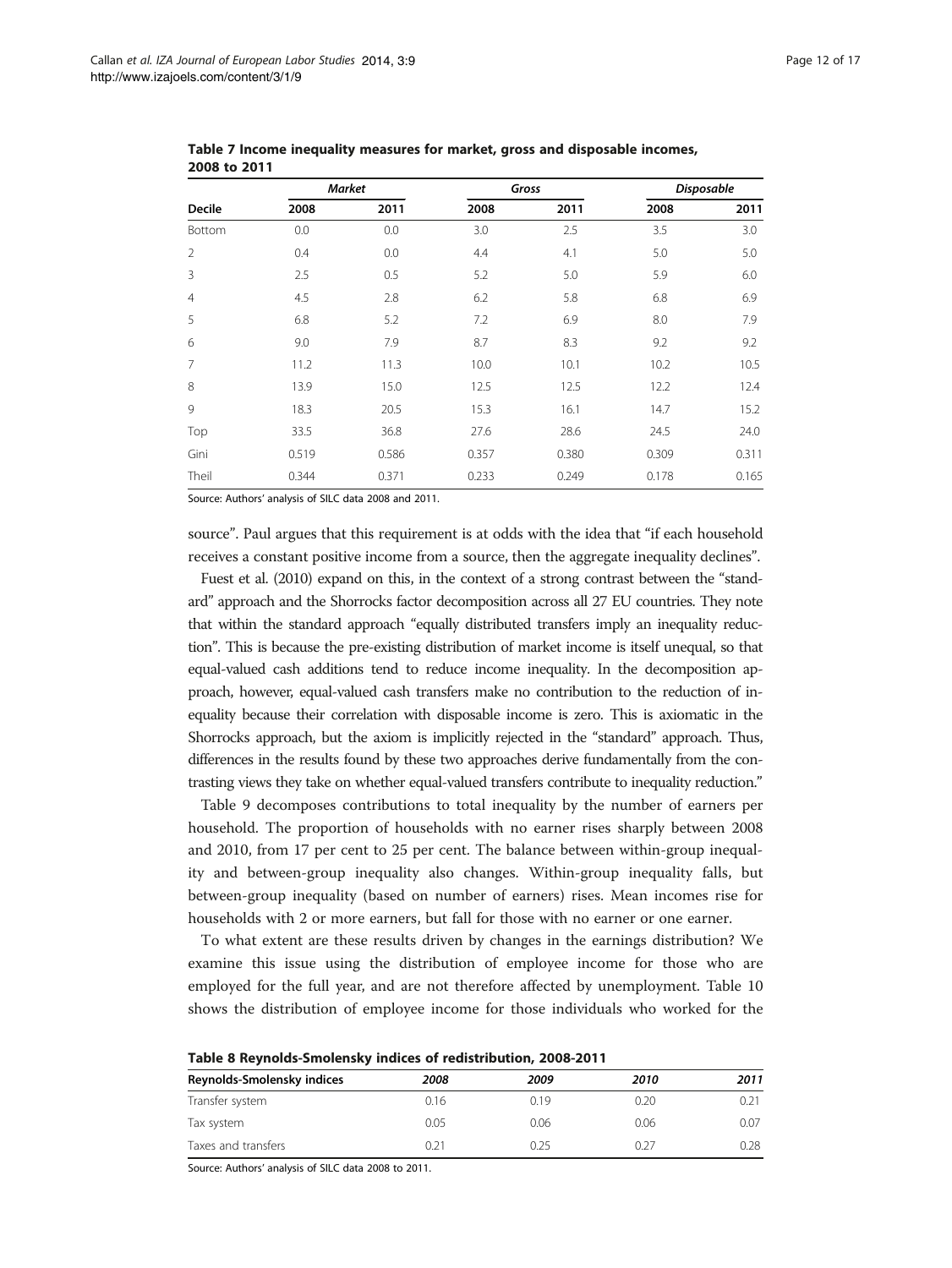| Number of earners in     |      |      | Population share |      | Mean income |      |                       |      |
|--------------------------|------|------|------------------|------|-------------|------|-----------------------|------|
| household                |      |      |                  |      |             |      | $(\in$ '000 per year) |      |
|                          | 2008 | 2009 | 2010             | 2011 | 2008        | 2009 | 2010                  | 2011 |
| $\Omega$                 | 17%  | 21%  | 25%              | 25%  | 14.4        | 14.3 | 14.0                  | 13.5 |
| 1                        | 29%  | 33%  | 36%              | 33%  | 22.4        | 21.0 | 19.9                  | 19.5 |
| $\overline{2}$           | 36%  | 33%  | 31%              | 34%  | 28.0        | 29.5 | 29.2                  | 28.3 |
| $3+$                     | 18%  | 13%  | 9%               | 8%   | 25.9        | 28.5 | 29.2                  | 25.5 |
| Income share             |      |      | Gini             |      |             |      |                       |      |
|                          | 2008 | 2009 | 2010             | 2011 | 2008        | 2009 | 2010                  | 2011 |
| $\mathbf 0$              | 11%  | 13%  | 16%              | 16%  | 0.23        | 0.22 | 0.27                  | 0.27 |
|                          | 28%  | 30%  | 32%              | 30%  | 0.34        | 0.27 | 0.29                  | 0.28 |
| $\overline{2}$           | 43%  | 42%  | 41%              | 45%  | 0.28        | 0.26 | 0.27                  | 0.27 |
| $3+$                     | 19%  | 15%  | 12%              | 10%  | 0.22        | 0.21 | 0.22                  | 0.21 |
| All households           |      |      |                  |      | 0.31        | 0.29 | 0.32                  | 0.31 |
|                          | 2008 | 2009 | 2010             | 2011 |             |      |                       |      |
| Within-group inequality  | 0.25 | 0.16 | 0.21             | 0.17 |             |      |                       |      |
| Between group inequality | 0.02 | 0.03 | 0.04             | 0.04 |             |      |                       |      |

<span id="page-12-0"></span>

| Table 9 Decomposition by population sub-group-number of earners in household |  |  |  |  |
|------------------------------------------------------------------------------|--|--|--|--|
|------------------------------------------------------------------------------|--|--|--|--|

Source: Authors' analysis of SILC data 2008 and 2011.

full 52 weeks in the year. Overall, the inequality levels in employee income for those who worked for the full year remain stable from 2008 to 2011, whether measured by the Gini or the Theil Index. There were, however, some significant changes in decile shares, particularly in the top half of this earnings distribution (shares for the bottom 5 deciles were constant or fell marginally). Deciles 6 to 9 all experienced increases in the share of employee income, while the share of the top decile fell more sharply.

#### The role of taxes, transfers and public sector pay policies

There is strong interest in many countries in assessing the distributional impact of austerity measures. Traditional decomposition methods focus on changes between observed outcomes in a base year, with its associated tax/transfer policy, and an end-year,

| <b>Decile</b>  | 2008  | 2009  | 2010  | 2011  | Change 2008-2011 |
|----------------|-------|-------|-------|-------|------------------|
| Bottom         | 1.6   | 1.7   | 1.6   | 1.5   | $-0.1$           |
| $\overline{2}$ | 3.1   | 3.2   | 3.1   | 3.0   | $-0.1$           |
| 3              | 4.3   | 4.5   | 4.5   | 4.2   | $-0.1$           |
| $\overline{4}$ | 5.6   | 5.9   | 5.7   | 5.6   | 0.0              |
| 5              | 7.0   | 7.4   | 7.0   | 7.0   | 0.0              |
| 6              | 8.4   | 8.5   | 8.7   | 8.8   | 0.4              |
| 7              | 10.3  | 10.5  | 10.2  | 10.9  | 0.6              |
| 8              | 12.8  | 12.9  | 12.9  | 13.3  | 0.5              |
| 9              | 16.7  | 16.7  | 16.9  | 16.8  | 0.2              |
| Top            | 30.3  | 28.7  | 29.4  | 29.0  | $-1.3$           |
| Gini           | 0.421 | 0.404 | 0.414 | 0.417 | 0.00             |
| Theil          | 0.305 | 0.280 | 0.296 | 0.297 | $-0.01$          |

Table 10 Decile share and inequality measures–individual employee incomes of those in full-year employment

Source: Authors' analysis of SILC data 2008 and 2011.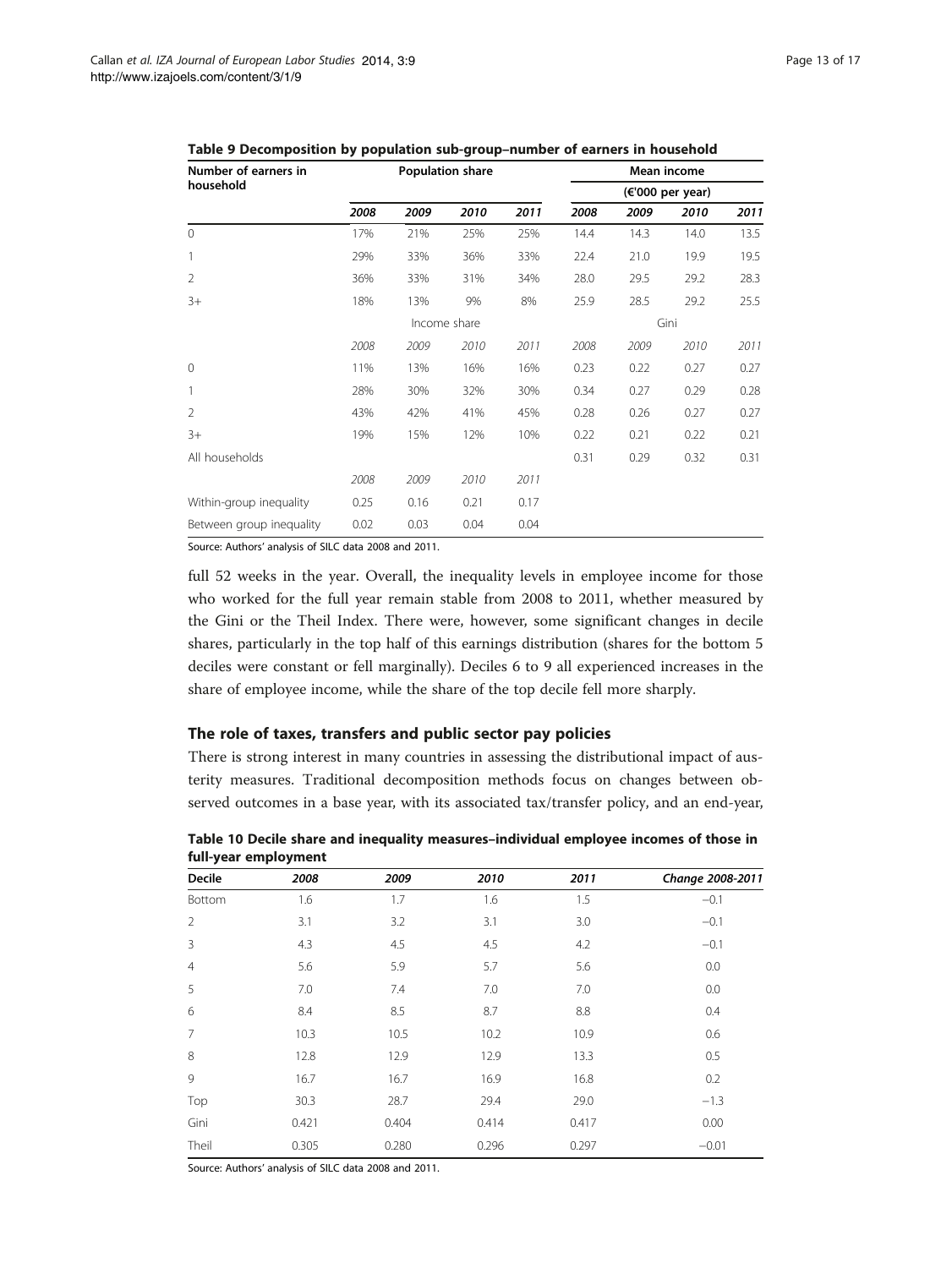<span id="page-13-0"></span>with its associated policy. Such approaches may, for example, identify an increase in social assistance income, but cannot say if this arises from increased generosity of benefit payments or from an automatic increase in the incidence of transfers as unemployment rises. Bargain and Callan ([2010](#page-15-0)) propose a decomposition which has particular advantages in addressing such questions. The decomposition partitions the total change into a part which reflects changes in policy, and all other sources of change. A counterfactual policy designed to be distributionally neutral plays a key role: this is simply the base year policy, indexed by the growth or decline in a broad measure of income<sup>8</sup>. The impact of policy change is then measured by estimating inequality measures under this counterfactual "distributionally neutral" policy and under actual policy, as simulated using a tax benefit model. Where possible this is done for both base year and end year data: the average of the two can be interpreted as a Shapley value decomposition.

Work along these lines is currently under way (Bargain et al., [2013](#page-15-0)). Figure 4 gives a broader picture of the impact of policy over the full 2008 to 2011 period. Here the analysis is based on 2010 data, and on a "distributionally neutral" policy which indexes 2008 policy in line with a fall (2.4 per cent) in average weekly earnings over the period. The analysis includes the main changes in income tax, social insurance contributions and the introduction of income levies as well as changes in benefit payment rates. In addition, the modelling includes the impact of three rounds of reductions in public sector pay, which were progressively structured<sup>9</sup>.

Over the full 2008 to 2011 period, the largest percentage losses of equivalised disposable income were in the top two deciles (9.5 and 11 per cent for deciles 9 and 10 respectively). The lowest losses were in the  $1<sup>st</sup>$  to  $3<sup>rd</sup>$  deciles (between 3 and 5 per cent). A key factor in the lower losses for deciles 2 and 3 is that payment rates for pensioners were held constant, while there were explicit cuts in payment rates for those of working age, and deeper cuts in Child Benefit. With the exception of the lowest decile, Figure 4 shows that, in aggregate, Budgets 2008 to 2011 were progressively structured. The bottom decile, however, have losses higher than the  $2<sup>nd</sup>$  decile, and comparable with those of the  $3<sup>rd</sup>$  decile.

Budgetary policy in the most recent years has involved somewhat greater losses for low income groups than those at the top. However, over the full 2008 to 2013 period it remains true that the highest losses are in the top quintile, with lower than average losses for other deciles.

#### Conclusions

Summary measures of income inequality have been broadly stable in Ireland over a long period, from the early 1990s through to the start of the current recession. There

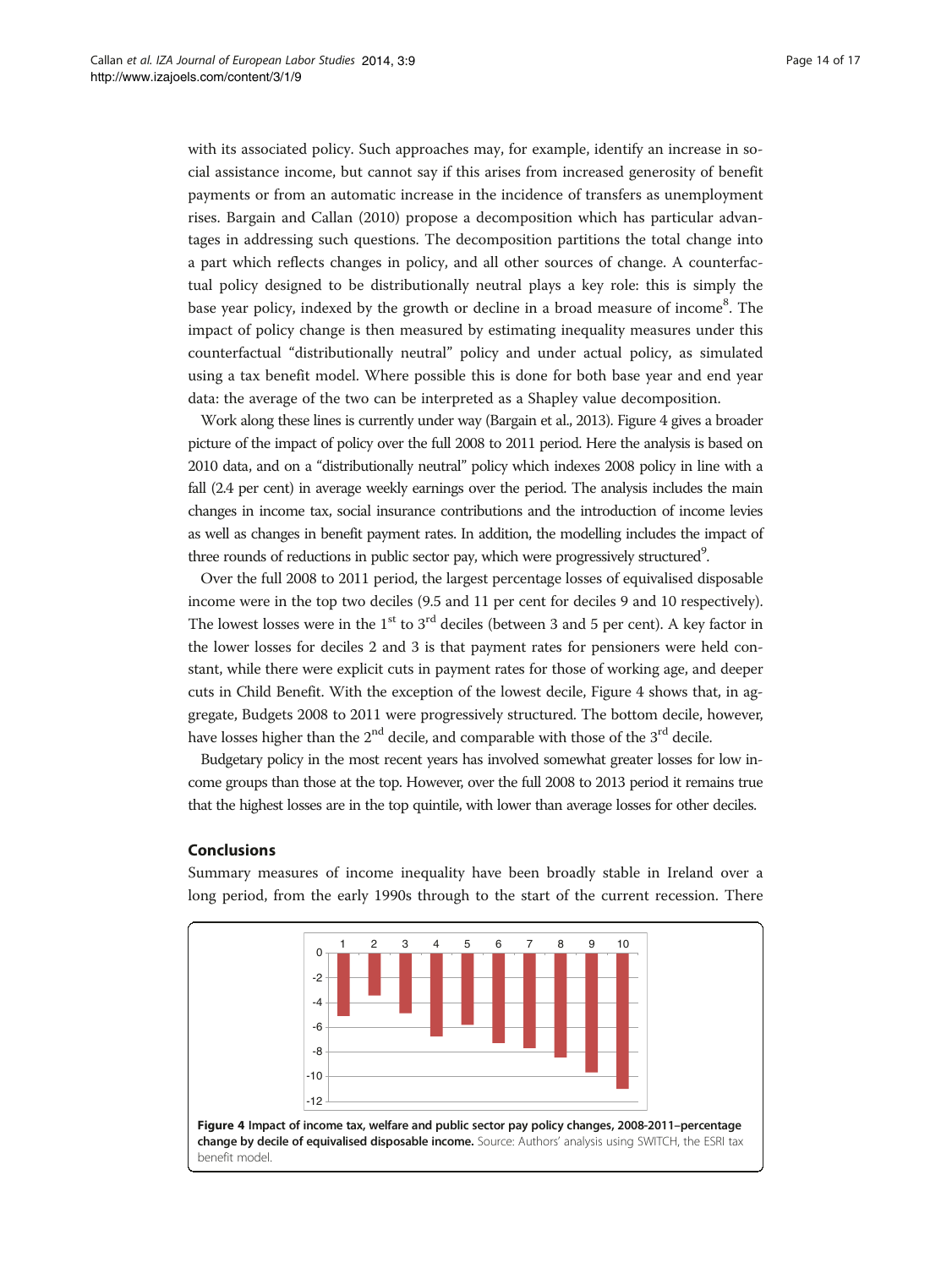were, however, some significant shifts on a year-by-year basis in the years 2008 to 2011, during which average incomes fell sharply as Ireland experienced the full force of a major recession. The year by year pattern shows a fall in income inequality in 2009, reversed in the following years. Some of this is directly attributable to the timing of policy changes, with an increase in welfare payments in 2009, while taxes and levies were sharply increased. Later years saw more emphasis on expenditure cuts, and less on income-based taxes. Over the full period 2008 to 2011 the Gini coefficient has returned to the narrow range in which it has remained over since the 1990s. There have, however, been major losses in income share for both bottom and top deciles, with gains in income shares focused on the rest of the upper half of the distribution.

Decomposition analyses find that employment income acted to increase income inequality, while changes in self-employment income partially offset this. The large rise in unemployment was a major factor in increasing concentration of employment income, but there was also an increase in employment income in the top decile relative to others. This was partly offset by falls in self-employment income for the top decile.

What of the impact of policy changes in the areas of direct tax, welfare and public sector pay? The SWITCH tax-benefit model permits analysis of this issue, and found that policy changes over the 2009 to 2011 period tended to reduce incomes by more in the upper half than in the lower half of the distribution; with the percentage losses rising with income in the upper half of the distribution. The pattern of losses in the bottom half of the distribution reflected the fact that payment rates for benefits to those of working age were reduced over the period, whereas payment rates for pension benefits were increased in 2009 and then held constant. Thus, losses were lowest in the  $2<sup>nd</sup>$  and  $3<sup>rd</sup>$  deciles, which contained higher proportions of pensioners than other deciles.

We note two broader implications from these findings. First, the widespread perception that austerity policies in terms of tax, welfare and public sector pay are regressive is not supported by the findings in the Irish case. Thus, it cannot be argued that austerity policies must be regressive: the experience of Ireland over the 2008 to 2011 period provides a counterexample. The progressivity of the initial policy response in 2009 owed much to substantial increases in income-related taxes–exploiting some initial "headroom" in tax rates, relative to EU averages. As this gap has narrowed, incomerelated taxes have played a lesser role in later adjustment, so that the overall pattern of policy impact over the 2009 to 2014 period has become more complex<sup>10</sup>. Secondly, the Irish findings suggest that the squeeze, in income distribution terms, has been particularly sharp at the bottom and the top of the income distribution. Thus, while those on middle incomes have also experienced a squeeze, it is less sharp than that experienced by the top and bottom.

#### Endnotes

<sup>1</sup>There were also substantial effects on the distribution of wealth, with the collapse in house prices being a major factor. This issue may be best studied in the context of data from the new Household Consumer Finance Survey, due for publication in 2014.

 $2$ The equivalence scale is the one used in Ireland's official measures of poverty: 1 for the first adult, 0.66 for other adults, and 0.33 for children aged under 14. This approximates the scale used in social welfare payments.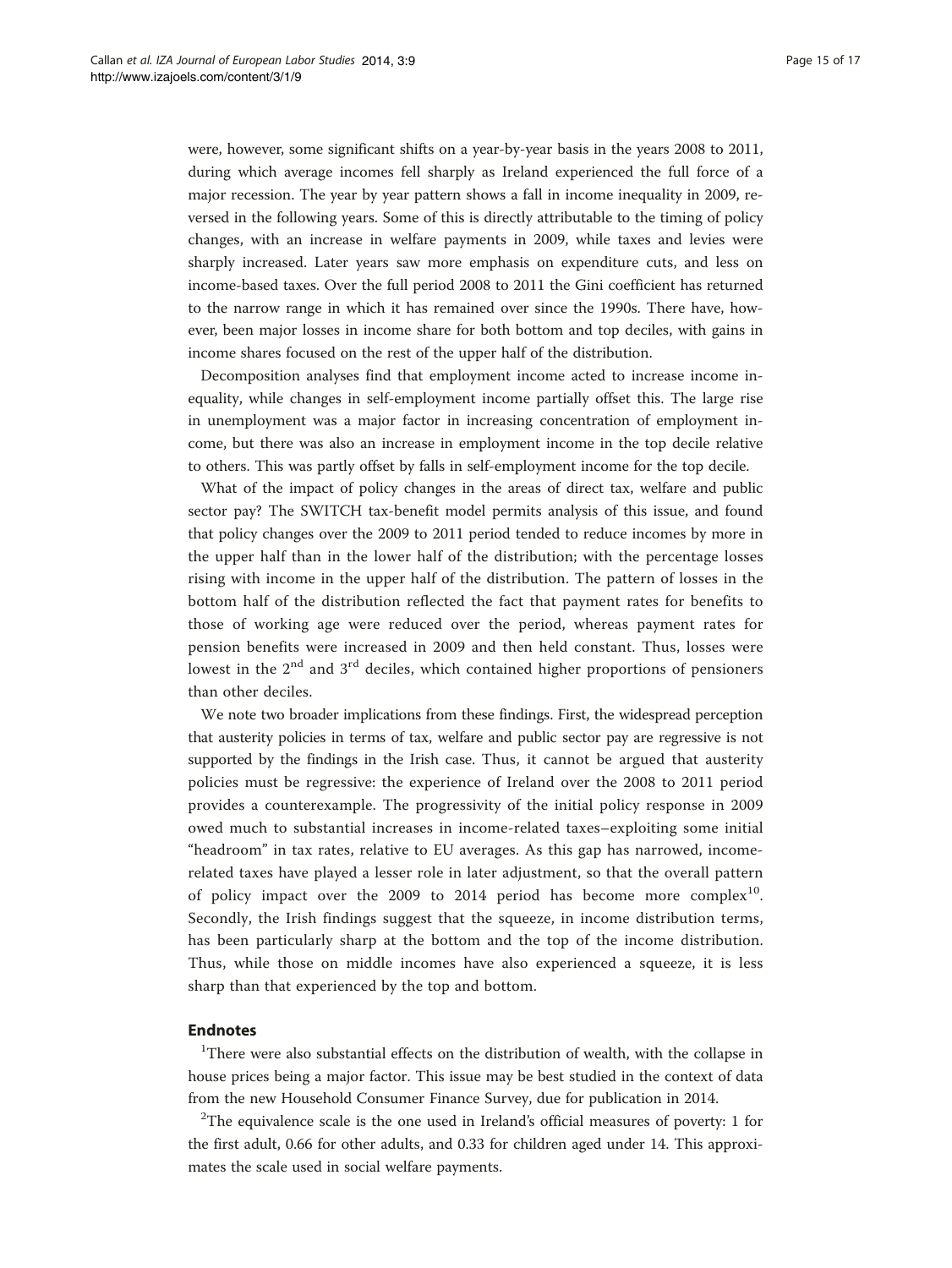<span id="page-15-0"></span> $3$ Lorenz dominance, in this context, means that the poorest x% have a higher share of income in 2009 than in 2008, for any value of x. The full Lorenz Curves are available from the authors on request.

<sup>4</sup>Nominal disposable income in 2011 is adjusted to 2008 levels using the Consumer Price Index, which fell by 2.9 per cent between 2008 and 2011.

<sup>5</sup>The policy analysis is conducted at micro-level, meaning that we do not allow for a macro feedback effect. In other words, we do not examine what would have happened to income if instead of the austerity policies actually implemented some other approach had been taken.

<sup>6</sup>Like most studies of income distribution (e.g., OECD [2010](#page-16-0) and [2011\)](#page-16-0) our analysis focuses on what has happened to the distribution itself–a distribution of "income positions" rather than of people. It is, of course, also of interest to track how individual earners and households have fared during the recession. McCarthy et al., [\(2012](#page-16-0)), in a study based on tax records, find substantial movement of individual tax units between quintiles of gross income over the 2006 to 2010 period. The panel aspect of SILC is not sufficient to support a similar analysis of the dynamics of household income distribution.

 $7$ This has been implemented in Stata by Jenkins ([2009\)](#page-16-0).

<sup>8</sup>When data for base year and end year are available, the change in gross income provides a natural indexing factor; where income growth must be based on forward looking estimates, changes in weekly earnings are often used.

<sup>9</sup>The first round of reductions was labelled a "Pension Related Deduction"; the other two rounds were explicit cuts to pay.

 $10$ Callan et al. [2013](#page-16-0) present results which take into account a number of factors, over and above the direct tax, welfare and pay impacts assessed here. These include indirect tax increases, bearing disproportionately on low incomes, and restrictions on some tax reliefs affecting mainly high incomes. It remains the case that the greatest policyinduced losses in cash income are at the top of the income distribution–but the next greatest is now at the bottom, with broadly proportional losses elsewhere.

#### Competing interests

The IZA Journal of European Labor Studies is committed to the IZA Guiding Principles of Research Integrity. The authors declare that they have observed these principles.

#### Acknowledgements

We are grateful to the Central Statistics Office for access to the SILC data. We thank referees for helpful comments. Thanks also due to conference and seminar participants at IZA, Bonn, Dublin, Maynooth, Washington DC for comments which have helped to improve the paper. The authors alone are responsible for the analysis and interpretation of these data. Responsible editor: Alan Barrett

#### Author details

<sup>1</sup> Economic and Social Research Institute, TCD, Dublin, Ireland and IZA. <sup>2</sup> University College Dublin, Dublin, Ireland.<br><sup>3</sup> Economic and Social Research Institute and TCD. Dublin, Ireland <sup>3</sup> Economic and Social Research Institute and TCD, Dublin, Ireland.

#### Received: 7 October 2013 Accepted: 9 January 2014 Published: 12 May 2014

#### References

Abramovici G (2006) "Attempt of reconciliation between ESSPROS social protection statistics and EU-SILC". Eurostat and Statistics Finland Methodological Workshop on EU-SILC, Helsinki. 7-8 November

Bargain O, Callan T (2010) Analysing the effects of tax-benefit reforms on income distribution: a decomposition approach. J Eco Inequality, Springer 8(1):1–12. March

Bargain O, Callan T, Doorley K, Keane C (2013) "Changes in Income Distributions and the Role of Tax-Benefit Policy During the Great Recession: An International Perspective,". IZA Discussion Papers 7737, Institute for the Study of Labor (IZA), Bonn